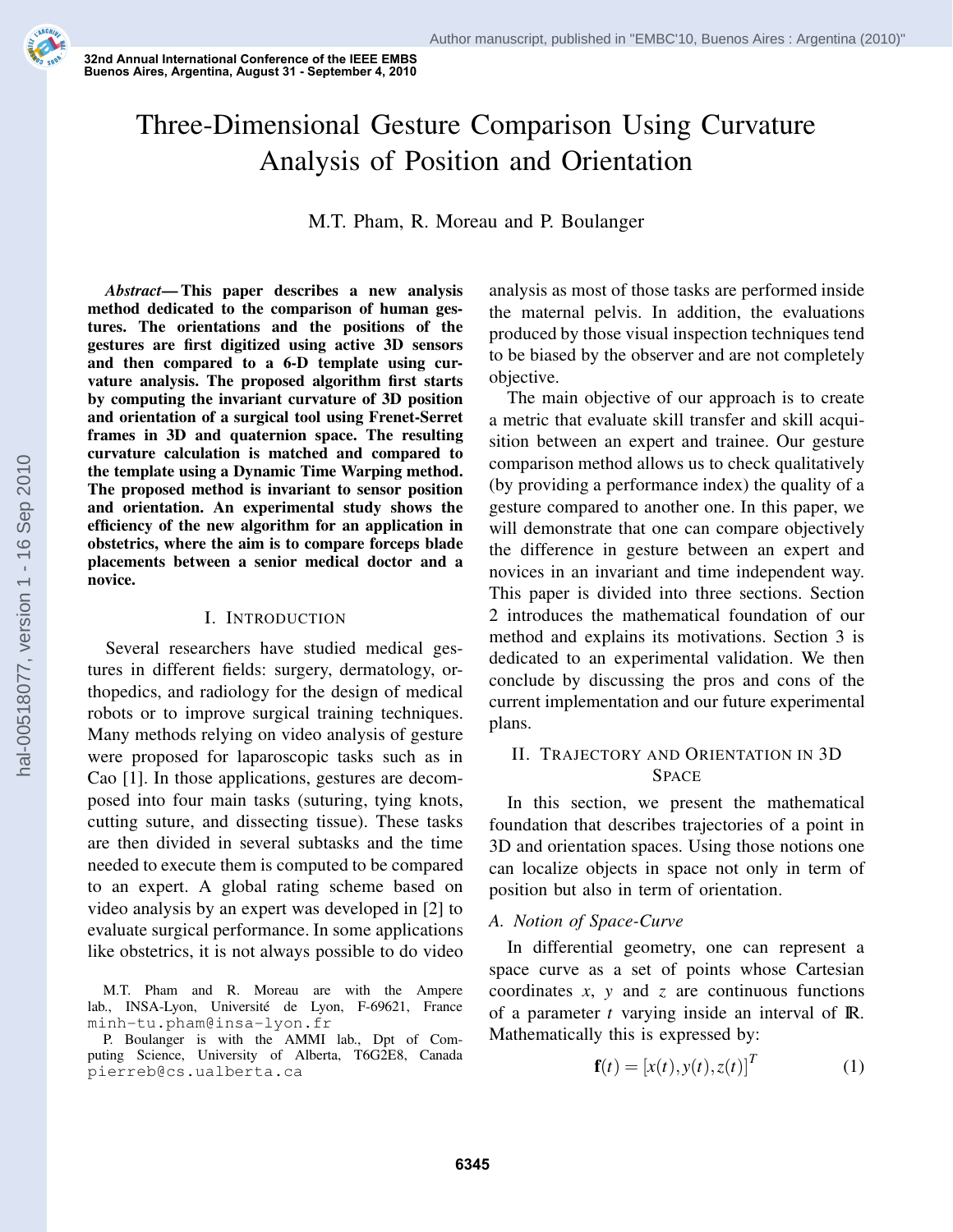#### *B. Orientation Analysis*

Even though the concept of rotation is familiar, there are many ways to represent it mathematically, each with its own advantages and disadvantages. Generally, there are four main representations of rotation discussed in the literature: rotation matrix, axis-angle, Euler angle and quaternion [3], [4]. In this paper, we adopt quaternion for its is simplicity and its absence of singularities such as the gimbal lock [5].

A quaternion **q** consists of a scalar part  $q_w \in \mathbb{R}$ and a vector part  $(q_x, q_y, q_z)^T \in \mathbb{R}^3$ .

$$
\mathbf{q} = [q_w, (q_x, q_y, q_z)]^T. \tag{2}
$$

In practice, one can easily show that rotations could be represented by the sub-space of unit quaternion  $\mathbb{H}<sub>1</sub>$  ⊂  $\mathbb{H}$  forming a unit sphere in a 4-dimensional space where:

$$
\|\mathbf{q}\| = q_w^2 + q_x^2 + q_y^2 + q_z^2 = 1\tag{3}
$$

### *C. Curvature in 3-dimensional Space*

As described by Reiger *et al.* [6], the curvature of a curve can completely describe the shape of this curve in 2D space. If one add a second parameter, the torsion, one can describe a curve in 3D space.

Lets define  $r(s)$  as a smooth trajectory in  $\mathbb{R}^3$  parameterized by the arc length *s*. The vectors of the Frenet-Serret frame are an orthonormal basis iteratively constructed by applying the Gram-Schmidt process to the vectors  $\mathbf{r}'(s)$ ,  $\mathbf{r}''(s)$  and  $\mathbf{r}^{(3)}(s)$ , where  $\mathbf{r}^{(i)}(s)$  (*i* = 1,..., 3) is the i<sup>th</sup> of derivative of  $\mathbf{r}(s)$ with respect to *s*. Applying the proprieties of the inner product and the collinearity of two multidimensional vectors, it is easy to demonstrate [7] that the formulas for the generalized curvature  $k_j$  ( $j =$ 1, 2) with respect to the arc length parametrization can be express as:

$$
k_1 = \|\mathbf{r}' \wedge \mathbf{r}''\| = \|\mathbf{r}''\|
$$
  
\n
$$
k_2 = \frac{\|\mathbf{r}' \wedge \mathbf{r}'' \wedge \mathbf{r}''''\|}{\|\mathbf{r}' \wedge \mathbf{r}''\|^2}
$$
 (4)

where ∧ denotes the outer product for multidimensional vectors defined by as in Grassmann's algebra [8].

#### *D. Dynamic Time Warping*

One contribution of this paper is to reduce the order of the problem of 3D trajectories comparison to a 1D case by using a Dynamic Time Warping (DTW) [9] algorithm to find the alignment of the different curvature vectors instead of trying to directly align multidimensional time-series such as 3D-positions [10]. Using DTW one can find the optimal alignment in the sense that it minimizes the sum of the local distances  $d(i, j)$  between the aligned observation pairs  $(A_i, B_j)$  of two sequences **A** and **B**. The distance metric  $d(i, j)$  between the two signals is defined as the square of the Euclidean distance:

$$
d(i,j) = (A_i - B_j)^2
$$
 (5)

### *E. Performance Index*

In order to provide a full description of the position and the orientation for a gesture, one can compute the curvature of the trajectory in 3-D space and and its associated quaternion (4) trajectory in 4D space. For orientation, one needs to keep in mind that only three of the four components of the quaternion curve (4) are independent, the last variable can be deduced from the other one, up to a sign, from (5). This means that it is possible to reduce the dimensionality of the problem by one for the orientation analysis. This implies that the curvature computation leads to a 3-dimensional problem for the position as well as for the orientation.

From the curvature and torsion calculation of the position and quaternion one can then use a Dynamic Time Warping method (section II-D) to find the alignment of the different curvature vectors. Finally the Pearson's product-moment correlation is computed to measure of the dependence between the reference template and the manipulations. The correlation coefficients *rpr* between a curvature vector **A** and a curvature vector **B** is given by:

$$
r_{pr} = \frac{\sum_{i=1}^{i=n} (\mathbf{A}_i - \overline{\mathbf{A}_m})(\mathbf{B}_i - \overline{\mathbf{B}_m})}{\sqrt{\sum_{i=1}^{i=n} (\mathbf{A}_i - \overline{\mathbf{A}_m})^2 \sum_{i=1}^{i=n} (\mathbf{B}_i - \overline{\mathbf{B}_m})^2}}
$$
(6)

with :

*n* is the size of the curvature vectors **A** and **B**;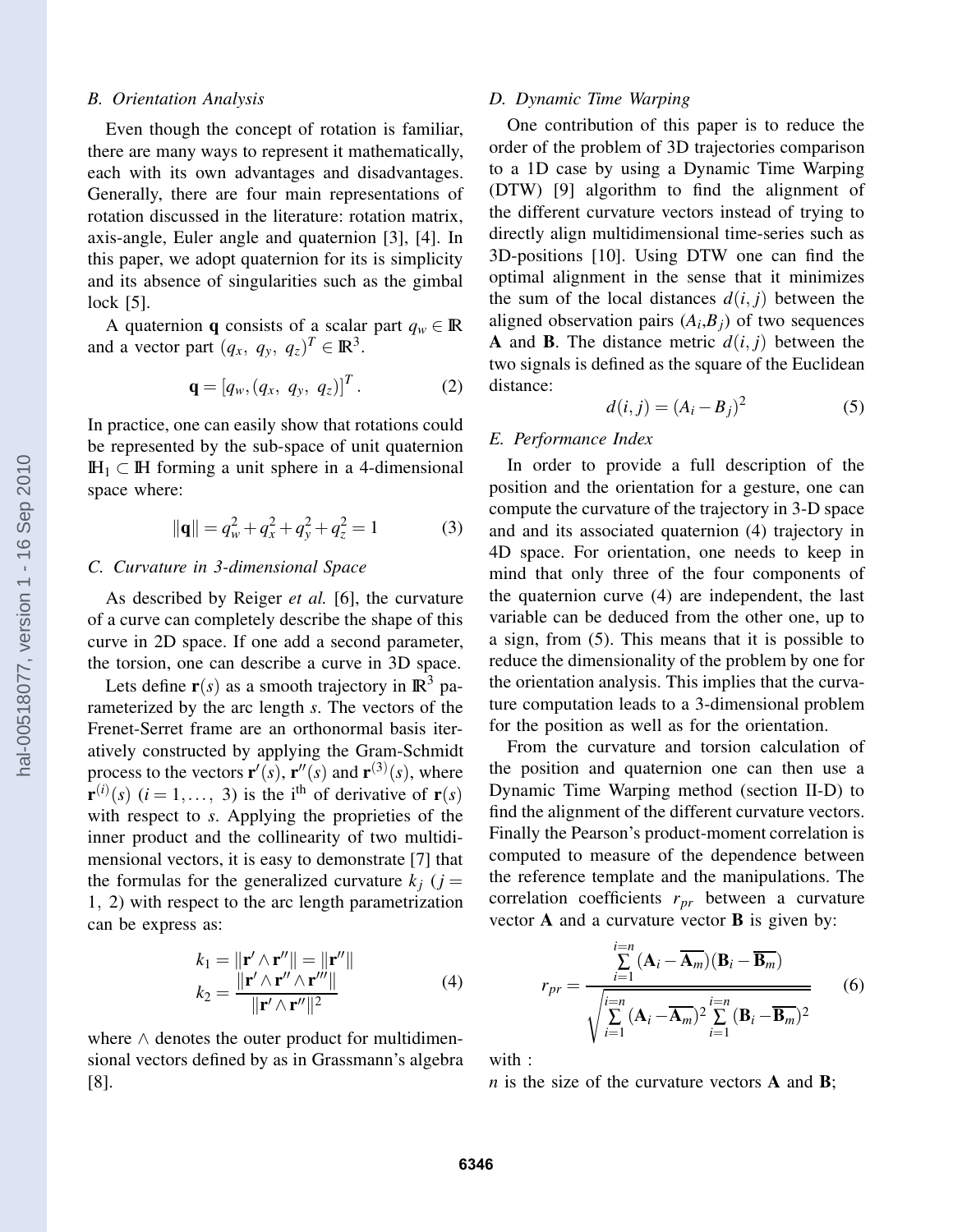$A_i$  is the  $i^{th}$  component of the first curvature vector;  $\overline{\mathbf{A}_m}$  is the mean of the components of **A**;

 **is the**  $i<sup>th</sup>$  **component of the second curvature** vector;

 $\overline{\mathbf{B}_{m}}$  is the mean of the components of **B**.

# III. RESULTS

A childbirth simulator was developed in our laboratory to train residents to place forceps blade [11]. This simulator consists of a realistic manikin to reproduce accurately the maternal pelvis and the fetal head. A forceps has been instrumented with two (one in each blade) electromagnetic sensors in order to measure its six degrees of freedom (dof), the 3-D position  $[x, y, z]^T$  and the 3 angles  $[\varphi, \alpha, \psi]^T$  (roll, pitch, yaw). Using these 6 dof sensors, it is possible to record forceps blade paths to be analyzed and compared with the trajectories of an expert. The simulator training is supervised under the authority of an expert obstetrician who is the class instructor. An expert obstetrician is defined as an obstetrician with at least ten years of experience, and who have used forceps in more than 80% of his instrumental interventions. The study protocol is the following. Five students were asked to participate in two 60 minutes sessions. Because this study is performed on inanimate simulator no ethic committee approbation is necessary. During the experiment, trainees were asked to perform a clinical examination and then perform 30 forceps blade placements. The forceps placements are performed during two sessions of 15 forceps blade placements with a seven days gap. Forceps placement is performed by sets of five, then the recorded trajectories is displayed on the screen, discussed with the teacher and a new set is performed. The experiment is stopped after 30 forceps placement providing for each trainee 60 trajectories: 30 left blade trajectories and 30 right blade trajectories. For every experiment, the fetal head is positioned according to the ACOG (American College of Obstetrics and Gynecology) classification [12] on an outlet OA+4 presentation (Occiput Anterior location and station +4cm from the ischial spines plan) and exhibited no asynclitism, caput succedaneum or modeling mimicking a rather simple forceps

blade instrumented delivery. Location OA means that forceps need be placed in a symmetrical way, both blades will have symmetrical path. During the training, the trainees are not aware of those information.

In practice, the data acquisition system used during the experiments, only allowed us to measure the curvature  $(k_1)$  and not the torsion  $(k_2)$ . This implies that the computed curvature correlation coefficients are only a necessary but not sufficient parameter to perform full gesture comparison. In the following study, we compute the curvature's correlation coefficient (8) to determine the improvement score of a novice relative to the expert.

# *A. Position and Orientation Comparison*

As explained in Section II-E, one can compute the correlation coefficients between the curvature signals of the expert and the curvature signals between the novices and the expert. Given an expert's attempt, we calculated the correlation coefficient with all the 4 attempts one by one by means of the method previously described in Section II-E. We gave the mean correlation coefficient and its standard deviation (in the parentheses) as a similarity metric in Table I. The computation of the novices' performance indexes for the position curve and the quaternion curve are given in table II and in table III, respectively. The results clearly show that there is a difference between the novice and the expert (Table I) in terms not only of forceps placement but also of forceps orientation.

TABLE I

EXPERT'S PERFORMANCE INDEX: CURVATURE OF THE POSITION AND QUATERNION TRAJECTORIES

| $\boldsymbol{m}$ |            | position                    | quaternion    |
|------------------|------------|-----------------------------|---------------|
| Expert           | LFB II     | $88\%$ (0.01)   81\% (0.06) |               |
| indeex           | <b>RFB</b> | $86\%$ (0.05)               | $89\%$ (0.07) |

Except for trainee 4, three trainees manage to improve their performance indexes from the first day to the second day. At the end of the training, the trainee 5 obtained similar results than the first day. All these results can qualitatively be obtained by the visualizing either on the 3D position trajectories